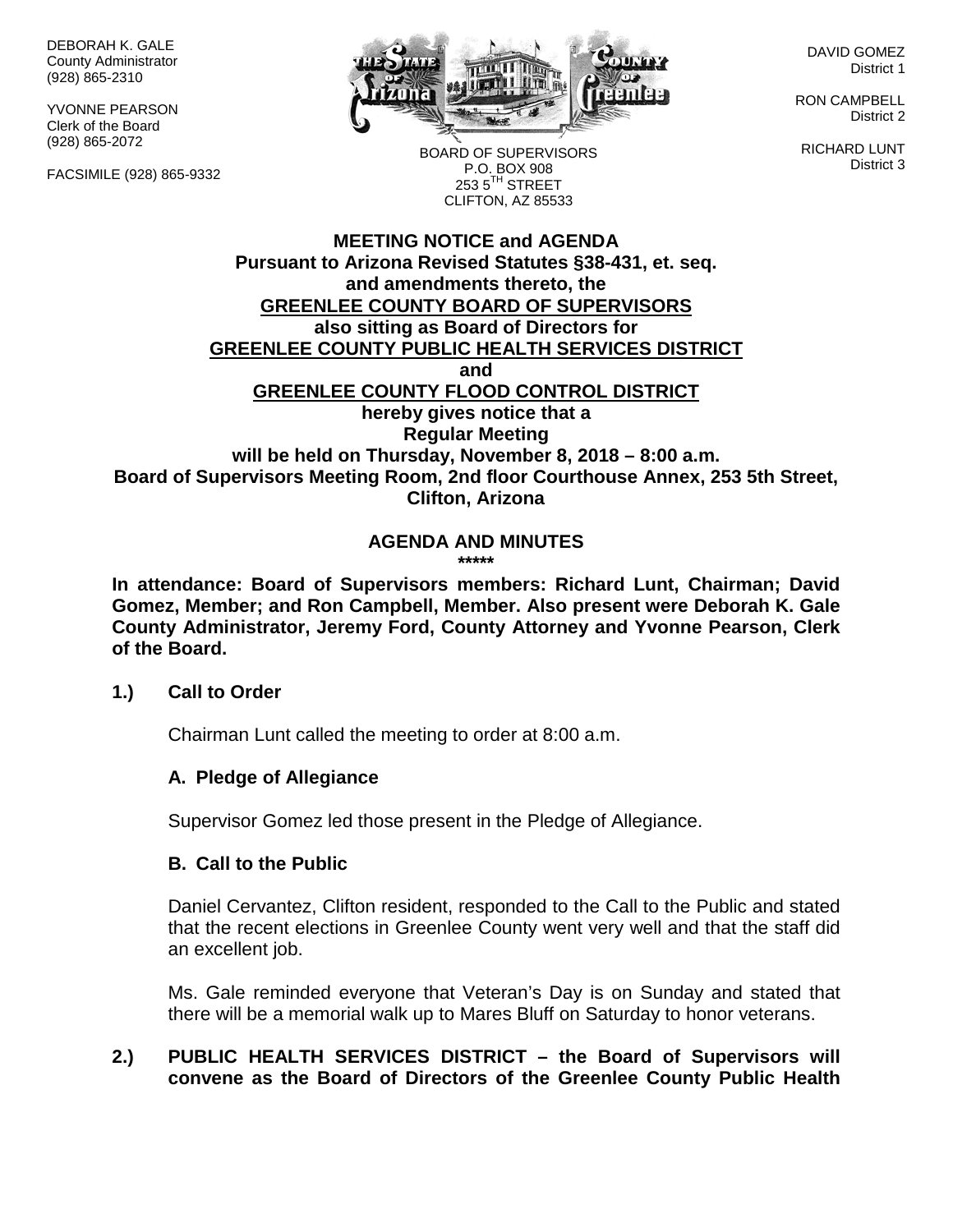**Services District and will reconvene as the Board of Supervisors following consideration of these items:**

#### **A. Consent Agenda**

**1. Clerk of the Board: Consideration of approval of Public Health Services District expense warrants in excess of \$1,000.00**

Upon motion by Supervisor Gomez, seconded by Supervisor Campbell, and carried unanimously, the Board approved the Public Health Services District Consent Agenda as presented.

**3.) FLOOD CONTROL DISTRICT – the Board of Supervisors will convene as the Board of Directors of the Greenlee County Flood Control District and will reconvene as the Board of Supervisors following consideration of these items:**

#### **A. Consent Agenda**

**1. Clerk of the Board: Consideration of approval of Flood Control District expense warrants in excess of \$1,000.0**0

Upon motion by Supervisor Gomez, seconded by Supervisor Campbell, and carried unanimously, the Board approved the Flood Control District Consent Agenda as presented.

### **B. Philip Ronnerud, County Engineer**

**1. Consideration of approval to apply for Emergency Watershed Protection grant from NRCS to improve and update drainage system north and south of Franklin Road**

Mr. Ronnerud stated that flooding issues continue to be a concern in the Franklin area and that residents would like to work with the County to try to get emergency watershed protection grant funding and requested approval to apply for the grant through the NRCS (Natural Resources Conservation Services). Chairman Lunt explained that this process does not commit the County to any funding but is only assistance to apply. Upon motion by Supervisor Gomez, seconded by Supervisor Campbell, and carried unanimously, the Board approved the request as presented.

### **4.) Tony Hines, Public Works Manager – Facilities/Fleet A. Presentation of 2018 Dodge 3500 Ambulance**

Mr. Hines explained that the purchase of the new ambulance was through a national procurement agency which resulted in a savings of \$50,000. The Board toured the new ambulance and expressed their appreciation for the opportunity.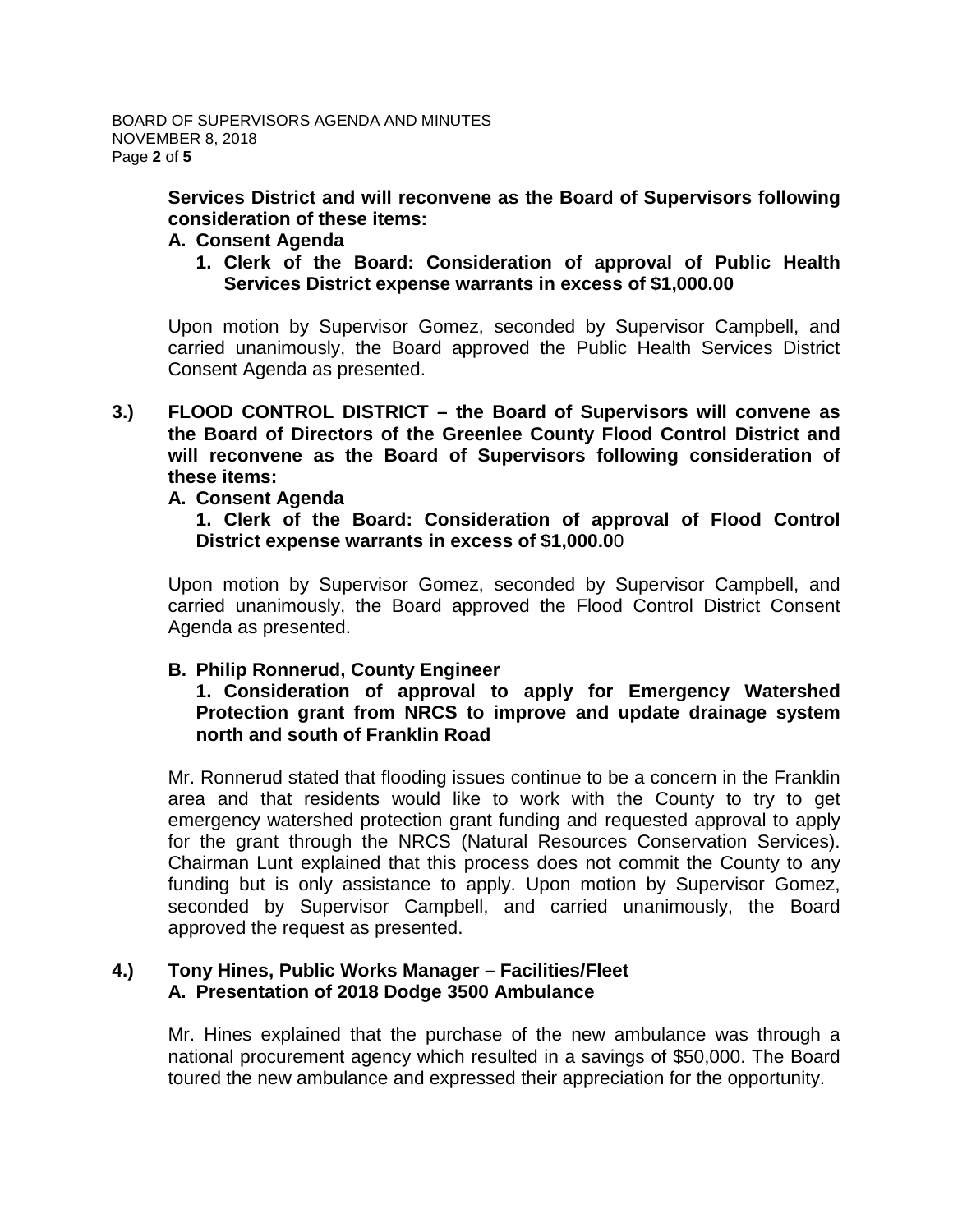# **5.) Philip Ronnerud, County Engineer**

# **A. Consideration of approval to begin process for the replacement of the Airport Automatic Weather Observation System**

Mr. Ronnerud stated that the Automatic Weather Observation System (AWOS) at the airport needs to be updated and replaced. This is important for pilot safety. The update and replacement is a budgeted item. Upon motion by Supervisor Campbell, seconded by Supervisor Gomez, and carried unanimously, the Board approved the request as presented.

### **B. Consideration of proposal to apply for a grant from ADEQ through the Gila Watershed Partnership for a new restroom on San Francisco River Road**

Mr. Ronnerud and Melanie Tluczek, Executive Director, Gila Watershed Partnership, explained that as a continuation of the San Francisco ecoli reduction project the request to apply for a grant is to add a second composting restroom at an intersection of a heavily used recreation area on the San Francisco Road. Ms. Tluczek stated that the first composting restroom is working very well and is used by many. Upon motion by Supervisor Gomez, seconded by Supervisor Campbell, and carried unanimously, the Board approved the request as presented.

### **6.) Akos Kovach, Economic Development Coordinator**

### **A. Introduction of Dee Porter, Assistant Economic Development Coordinator**

Mr. Kovach introduced Ms. Porter and stated that she has been writing articles, attending meetings and becoming active in her position.

### **B. Consideration of approval of public auction process of county owned land**

Mr. Kovach stated that a process for auctioning county owned land needs to be developed and should include a stipulation that if purchased the purchaser needs to actually develop the property. The Board discussed and expressed concerns of the legality of this type of stipulation. Mr. Ford stated that this was the first he has heard of this project and would need more briefing before he could comment. Upon motion by Supervisor Campbell, seconded by Supervisor Gomez, and carried unanimously, the Board tabled the item until such time a process has been developed and has been reviewed by the County Attorney.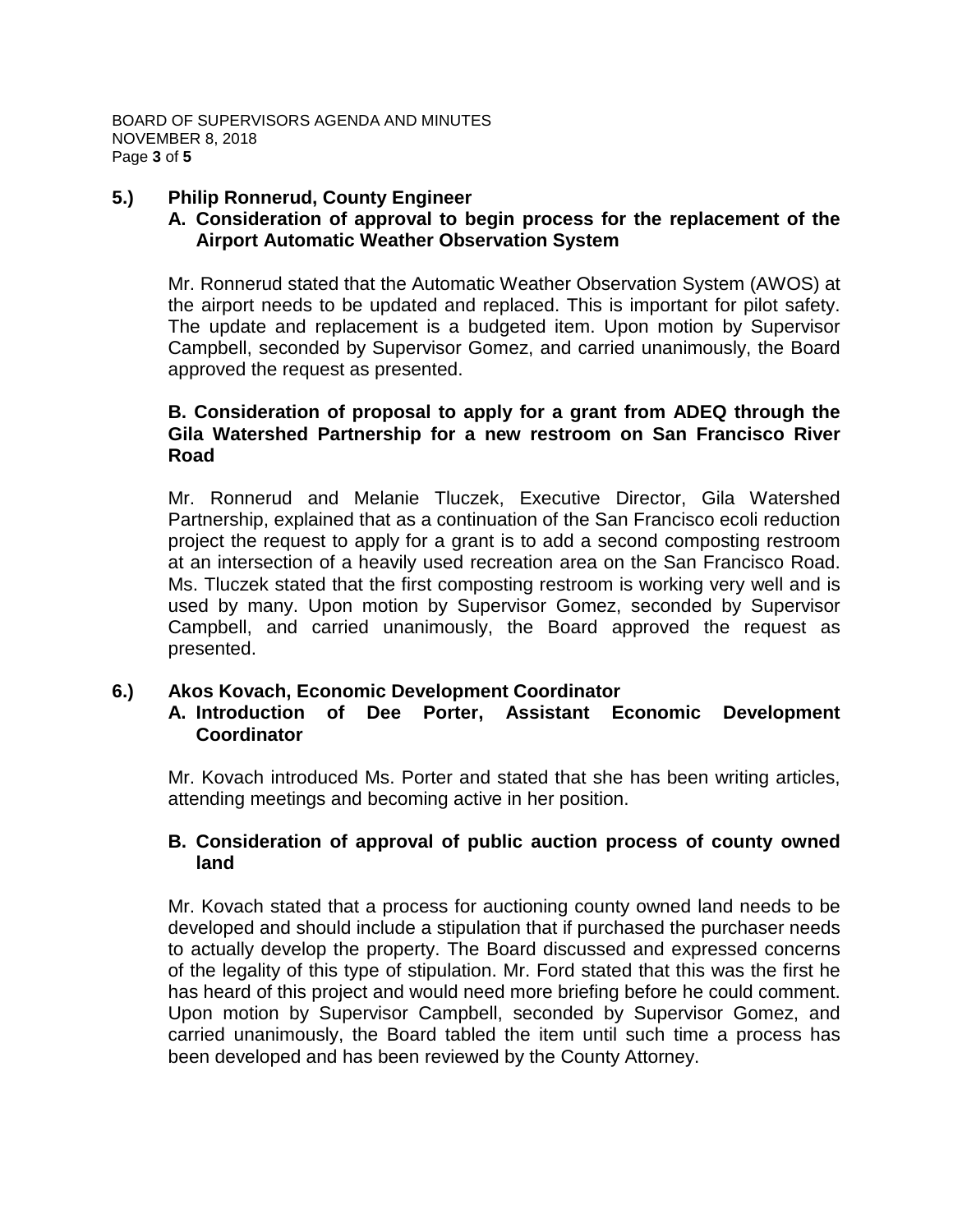### **C. Discuss creation of Road Maintenance District in conjunction with imminent addition of new homes**

Mr. Kovach and Mr. Ronnerud requested direction to move forward with developing a process for the creation of Road Maintenance Districts. Mr. Ford cautioned that County involvement needs to remain minimal and that the County can only provide general information. He stated that the County could improve public education regarding road districts so that the public understands how they tax themselves for these types of districts as well as the process and standards that need to be met in order for the County to take over maintenance of a road.

# **7.) Kay Gale, County Administrator A. County and State budget and legislative issues**

Ms. Gale reported the following:

- She complimented the staff for the successful election conducted on Tuesday. She stated that legislative elections are still not final as the counting of early ballots continues in other counties.
- The construction of the Search & Rescue building has begun.
- The formation of the Complete Count Census Committee is underway and Supervisor Lunt will Chair the committee. She stated that the purpose of the committee is to educate the public of the importance of being counted and how to access the documents needed in order to be counted.

# **B. Calendar of Events**

The Calendar of Events was reviewed.

# **8.) Consent Agenda**

- **A. Clerk of the Board: Consideration of approval of expense warrants in excess of \$1,000.00 – Voucher 1029; 1031; 1032; 1033; 1034**
- **C. Clerk of Superior Court: Consideration of approval of Employee Transaction Form: L. Garcia, Deputy Court Clerk**
- **D. Economic Development Coordinator: Consideration of approval of Employee Transaction Form: Dolores Porter, Asst Economic Development Coordinator**
- **E. Public Works – Fleet: Consideration of approval of TM&R Agreement for the D8 Dozer**

Upon motion by Supervisor Campbell, seconded by Supervisor Gomez, and carried unanimously, the Board approved the Consent Agenda as presented.

### **9.) Supervisor Reports**